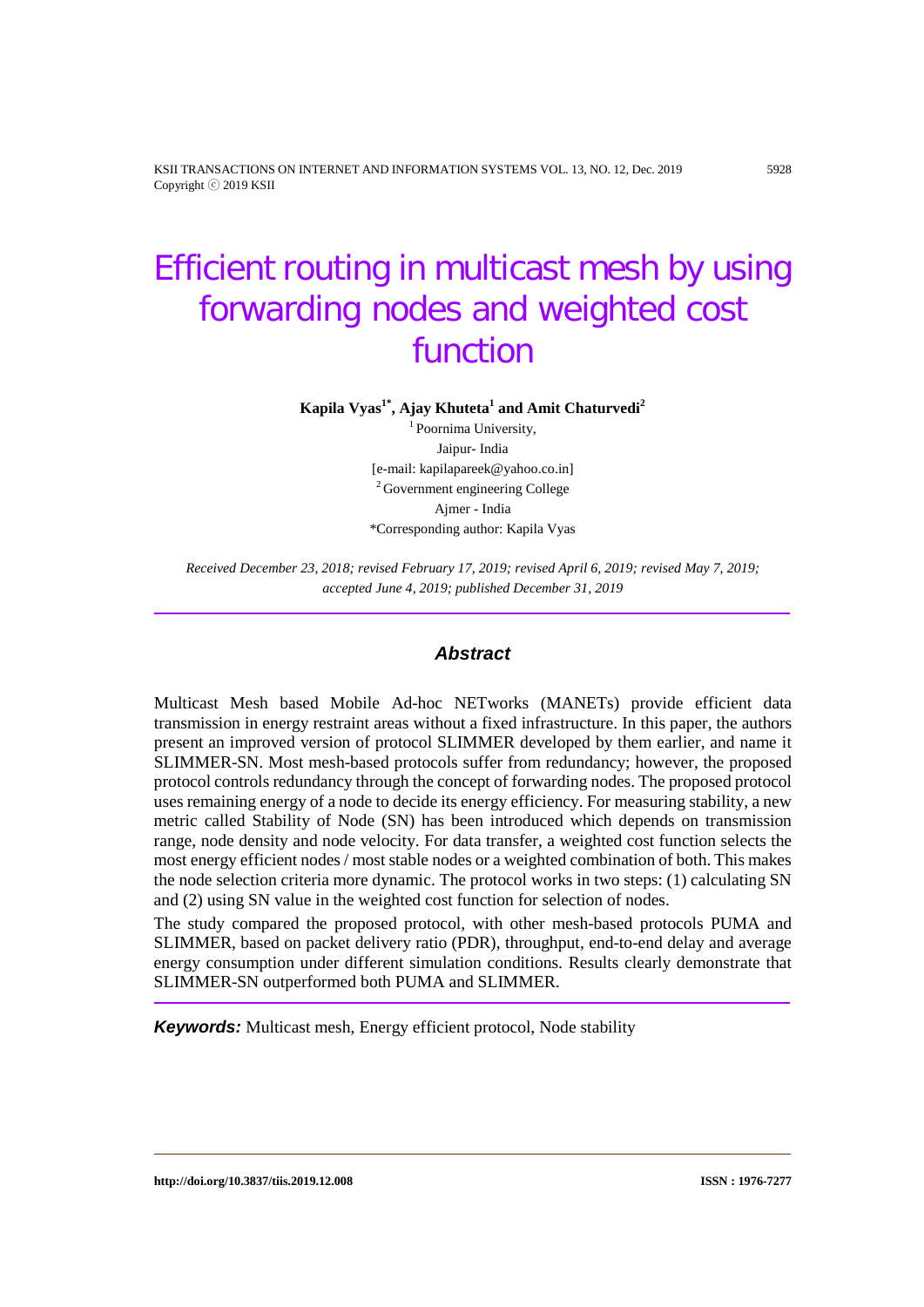# **1. Introduction**

**M**obile Ad Hoc Networks (MANETs) are most helpful in situations which are power deficient and cannot have a fixed infrastructure, as in case of natural and manmade disasters. MANETs consist of mobile nodes, each of which also works as a router. Multicast mesh based routing creates alternate routes between source and destination reducing the bandwidth consumption, traffic and delay, supporting group-oriented applications and increasing robustness [1, 2].

However, this redundancy is obtained at a cost of increased energy consumed. So the need to provide services to customers while preserving energy is an important challenge for routing in multicast. As traditional routing cannot suffice to continuous changing topology of MANETs, another important challenge in mobile ad-hoc networks is to provide stable routes [3]. Several routing protocols have been proposed to maintain energy efficiency and link stability in ad-hoc networks [4, 5].

Link stability measures amount of time a link can withstand in a network while continuing to send data, without any breakage [6].

Various approaches were proposed for link stability in MANETs. Most of these use either node's mobility [7, 8, 9] or its residual energy to find stable links [10, 11]. In some cases a combination of parameters was also used [4, 12]. Node Stability-based Routing used mobility degree of a node relative to its neighbours, to establish stable and sustainable paths [7, 8]. Another approach used link lifetime prediction method using transmission range and location parameters (position, speed and direction) of the sending node and neighbouring node [9]. A recent approach using both energy and relative velocity of nodes, for computing acceptability of a path from a multicast sender to a multicast receiver was given in [25]. Energy Efficient Lifetime Aware Multicast (EELAM) worked by selecting optimal intermediate nodes with maximal residual energy [10].

Link-stability and Energy aware Routing protocols (LAER) approach tried to optimize a route using link stability and minimum drain rate energy  $[11]$ . A routing strategy using energy-rich nodes to provide efficient route was proposed by authors in [12]. Another solution for optimization problem of the MANETs using transmission range and number of nodes was given in [13]. A reliable and energy-aware multicast ad hoc on demand distance vector (REA-MAODV) routing protocol was proposed which could find energy-efficient multicast routes from source node to a group of destination node  $[26]$ . Efficient power aware routing (EPAR) method proposed recently, selects nodes on the basis of residual battery power, and the expected energy consumed for forwarding data on a specific link $[27]$ .

It is evident from the literature, that a major challenge in case of MANETs is to provide an efficient stable route for energy restraint, continuously mobile nodes. The current paper proposes a mesh based multicast protocol called Stable Links in Multicast Mesh for Energy Efficient Routing using stable nodes (SLIMMER-SN) to meet these requirements. The major contribution of the paper is that unlike its predecessors it does not broadcast packets throughout the network, but selects an Energy Efficient Stable connected dominating set (EESCDS) to do so. The CDS [18, 19, and 20] is selected by using an algorithm based on self pruning algorithm given by Lim and Kim [22].The proposed protocol controls flooding and avoids redundancy, congestion, undue energy expenditure and relatively gives better link stability. Another important contribution is that the algorithm uses a weighted cost function which can favour selection of (a) energy efficient nodes in conditions requiring high energy consumptions and/or (b) stable nodes in highly dynamic conditions, by allocation of suitable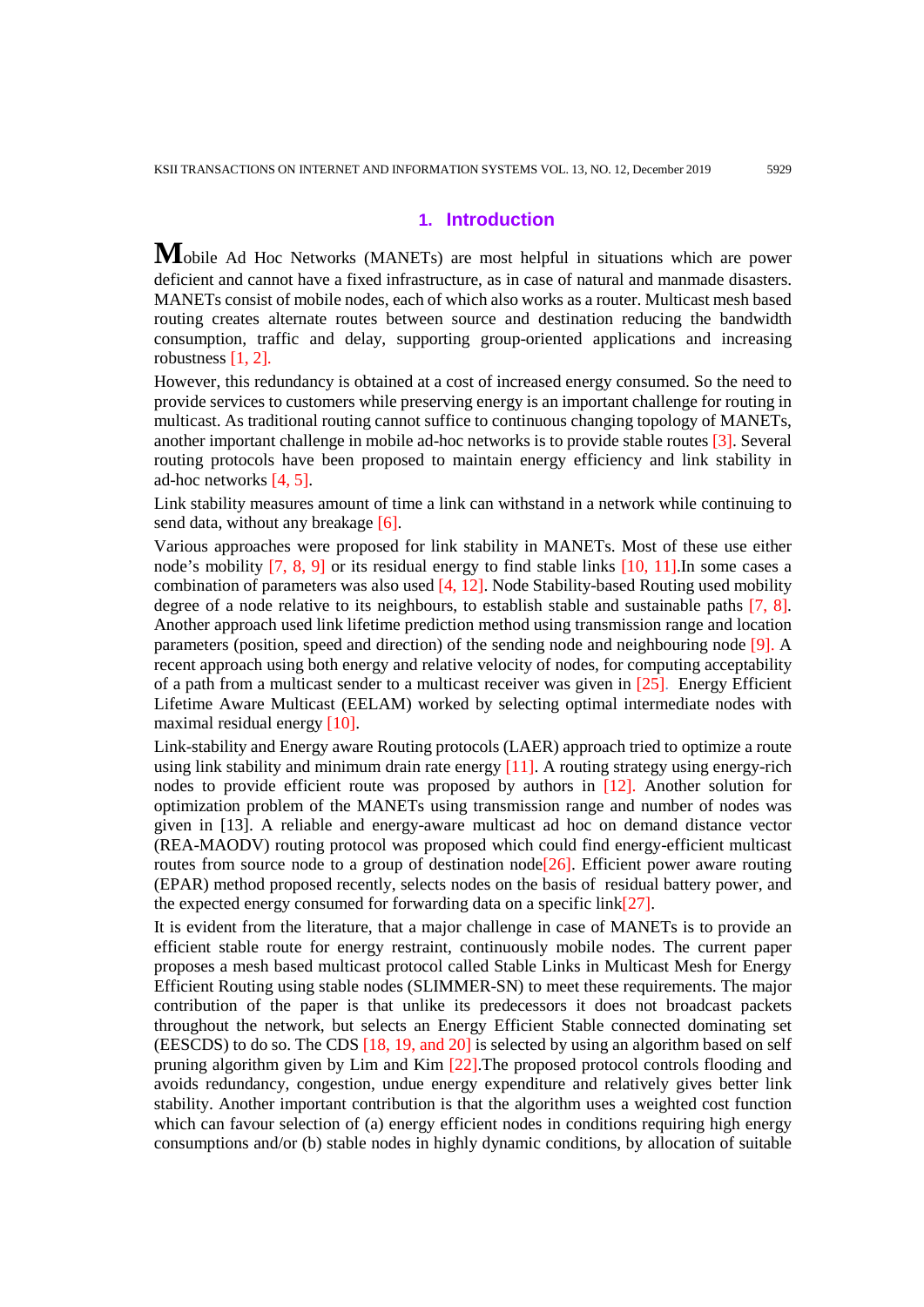weights. Extensive simulations were carried out on ns 2.35 which showed that SLIMMER-SN outperformed both PUMA and SLIMMER in terms of PDR, throughput, delay and average energy consumed.The rest of the paper is organized as follows: Section 2 discusses the background of SLIMMER-SN and related studies; Section 3 presents the proposed protocol SLIMMER-SN; Section 4 presents the experimental results and Section 5 concludes the study and presents the future work.

# **2. Related Work**

Our protocol is close to Protocol for Unified Multicasting through Announcement (PUMA) [14] and Stable Links in Multicast Mesh for Energy Efficient Routing (SLIMMER) [15]. The protocol SLIMMER-SN uses the concept of a cost factor based on energy efficiency and stability of nodes to find efficient routes, which has been further detailed in the following sub-sections.

A. Protocol for Unified Multicasting through Announcement (PUMA)

PUMA is a receiver initiated multicast mesh protocol. It uses the same multicast announcement (MA) for election of cores, for deciding the routes for sources outside a multicast mesh, to unicast data packets toward the group, and for maintaining mesh. It thus achieves a higher data delivery ratio with lower overheads.

Each node maintains a connectivity list for every multicast group, by storing the information from MAs which it receives from its neighbours. A multicast mesh is established, rooted at the core, with initially all receivers as mesh members. A non-receiver could be a mesh member if it lies on one of the shortest paths, from a receiver to the core. Data packets are forwarded to a mesh member in unicast manner, and then flooded within the mesh.An important constraint in PUMA is that the next forwarding nodes for construction of mesh, are selected on hop counts, which could result in link breaks if (i) the node moves away out of transmission range, as could be in high mobility network or (ii) if it becomes passive due to energy restraints. Further, flooding of data cause:

(1) Congestion and packet loss and

(2) Loss of energy in nodes employed in large scale indiscriminate flooding.

SLIMMER improves on PUMA by employing nodes which are energy-efficient to become mesh members.Although many different works were proposed for improving PUMA but they did not discuss much about energy efficiency or stability [16, 17].

## B. Stable Links in Multicast Mesh for Energy Efficient Routing (SLIMMER)

Stable Links in Multicast Mesh for Energy Efficient Routing (SLIMMER) was proposed by the authors as an energy efficient improvement over PUMA. Unlike PUMA, which only considers hop count as decision criteria for making mesh, only an energy efficient node can be a next hop in SLIMMER. SLIMMER uses the remaining energy of a node to be the measure of the energy efficiency of that node. In SLIMMER  $Ek \geq$  Ethresh, is a condition necessary for a node *k* to be energy efficient where Ek is the remaining energy of the node, Ethresh is threshold energy selected for all the nodes in a network and is taken as a positive fraction of initial energy of the node.Nodes with least distance from core and with energy more than selected threshold energy are to be used as next hops.

So for SLIMMER the remaining energy E of a node *k* for a time period of *t,* is defined as: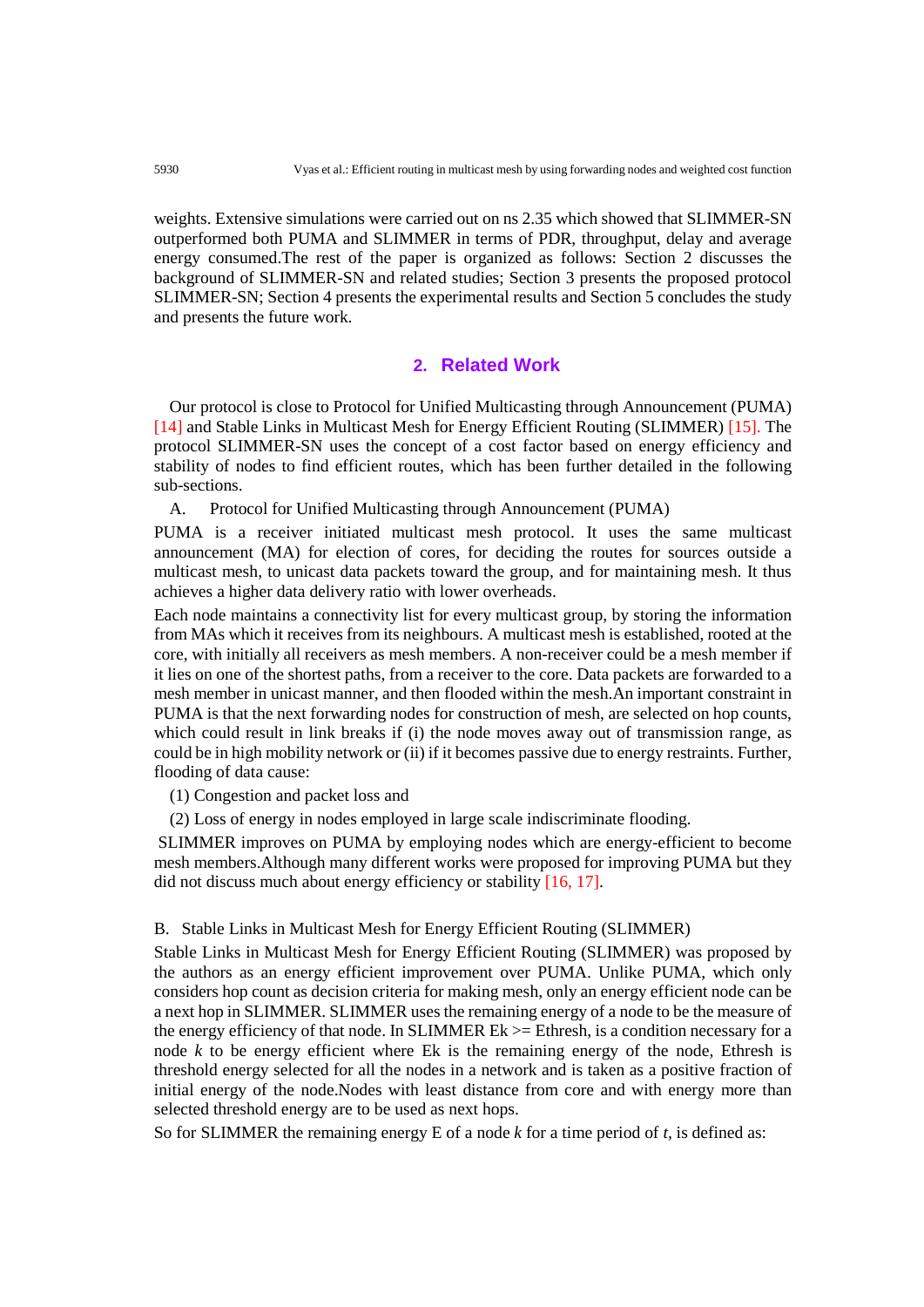KSII TRANSACTIONS ON INTERNET AND INFORMATION SYSTEMS VOL. 13, NO. 12, December 2019 5931

 $Ek = Ekinit - Ekcons$  (1)

Where Ekinit is the initial energy of a node *k* at time *t* Ekcons is the total energy consumed by a node *k* Given as:  $Ekcons = Ekrans$ . nk trans +  $Ekrecv$ . nkrecv+  $Eksleep +$   $Ekidle$  (2) Where Eksleep is the energy consumed by a node *k* in sleep mode. Ekidle is the energy consumed by a node *k* in idle mode. nk trans = no. of packets transmitted by node *k* in time *t*. Ektrans= energy consumed by a node *k* in transmitting one packet. nkrec = no. of packets received by *k* in time *t*. Ekrec  $=$  energy consumed by a node  $k$  in receiving one packet

## C. Energy efficiency of a node

Energy efficiency of a node in this study, was measured in terms of the remaining energy as in SLIMMER. The current study decides energy efficiency of a node on the basis of its (i) distance from the core and (ii) residual energy.

Thus energy-efficient nodes are those with (a) shortest distance to the core and (b) and fulfilling the necessary condition of  $E \geq E$  Ethresh. This contributes in avoiding futile shortlived nodes for making links, which would die without contributing much to data transfer after consuming important energy. Thus increasing energy efficiency of the whole network. Another important contribution of using energy- efficient nodes is, that solely with the use of different Ethresh values for different conditional (simulation time and number of nodes) or performance parameters, the network could be improved easily [21].

## D. Stability of the node

Stability of a route at a given time can be measured by the stability of the nodes constituting the route for that given time period. The current protocol SLIMMER-SN aims to address the node stability in a network by taking the following factors:

a. *Transmission range*: Transmission Range (Rtx) represents the range within which a packet is successfully received if there is no interference from other radios. As transmission range decreases, it becomes difficult for nodes to reach receivers without more hops, while in case of high transmission range, requirement of more energy and increased interference deteriorates performance. So to get good performance an optimized value of transmission range should be chosen, we call it *TRopt* in the current study.

b. *Node density:* Node density in this study is taken as the number of neighbouring nodes. A low node density increases the unavailable intermediate routing nodes, whereas a high node density causes congestion. Also for a short transmission range,the increase in node density increases the performance, as increased number of hops helps a data packet to reach its destination. So an optimized value of node density needed to be chosen to get better performance; we call it *NDopt* in the current study.

c. *Node velocity*: An important factor causing frequent link breaks is high mobility of nodes, as it causes the node to move out of the sender's transmission range quickly, making the link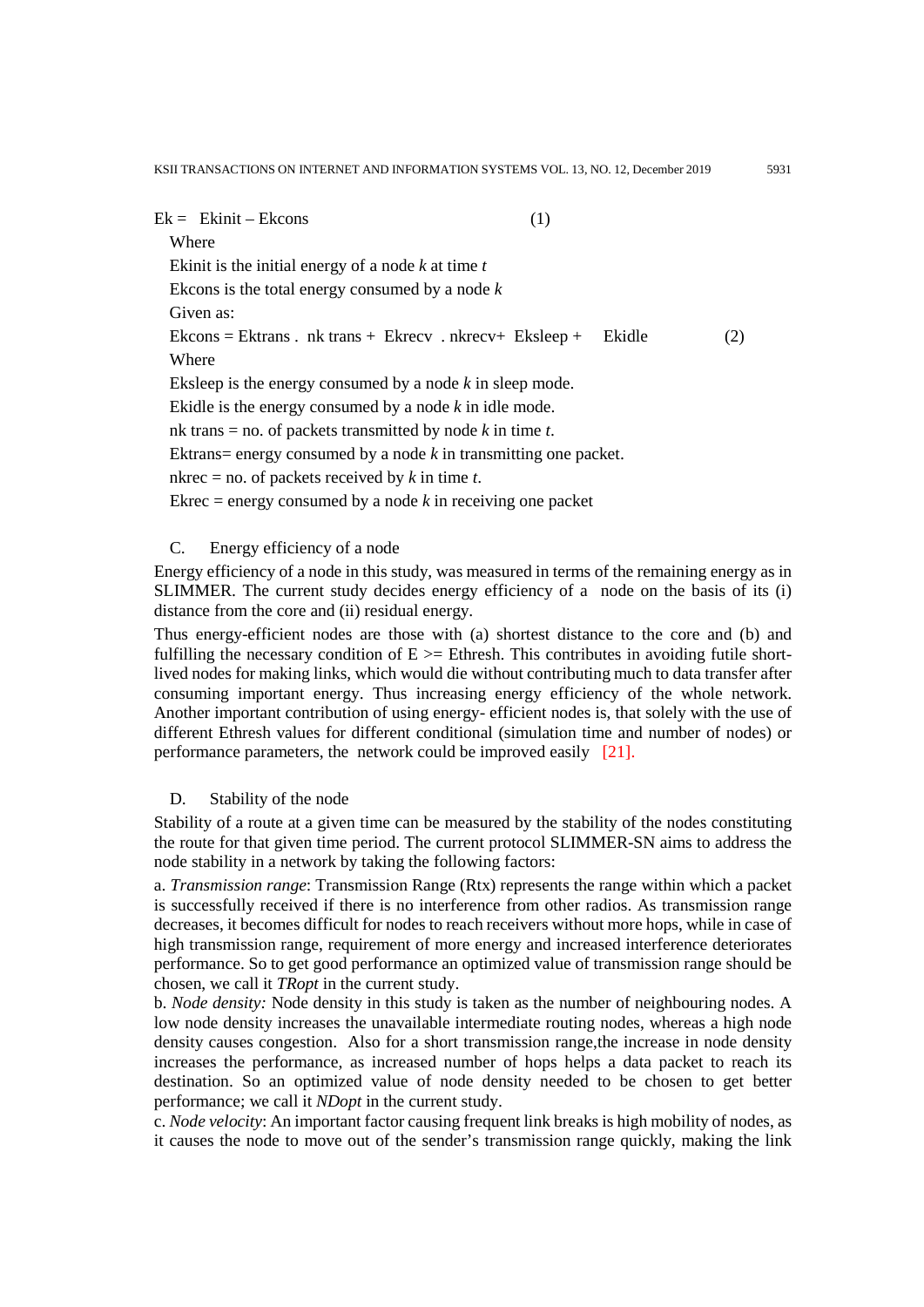unstable and prone to break. In case of nodes moving with a very small velocity delay increased, so to get good performance an optimized value of node velocity needed to be chosen, we call it *NVopt* in the current study.

In the current study, the effects of these three parameters were considered for defining the stability of a node by a metric SN.

*d. Defining SN*

Assumptions made while calculating SN:-

1**.** Each node can find its transmission range (TR), neighbour density (ND) and node velocity (NV).

2. The values of TRopt, NDopt and NVopt found after initial set of simulations, were used later in the studies.

Stability for a node *u* at a time *t* is given as  $SN_u$  defined as a weighted function of w1, w2, and w3 such that

$$
SN_u = w1 + w2 + w3 \text{ when } TR = TRopt
$$
 (3)  
and  

$$
SN_u = (w1 x w2) + w3 \text{ in all other cases}
$$
 (4)

Where w1, w2 and w3 are positive variable weight factors associated with transmission range (TR), node density (ND) and node velocity (NV) for a node *u* at any time *t*.

In this study the values of w1, w2 and w3 vary as follows:

a. w1=w2=w3=1 when TR= TRopt

b.  $w1 = 1$  if  $TR \geq T$ Ropt and -1 otherwise

c.  $w2=1$  if ND < NDopt and -1 otherwise

d.  $w3 = 1$  if NV $\leq$  NVopt and 0 otherwise

The values for w1, w2 and w3 were taken only as a representative value to show the effects of each respective parameter .

## E. Cost function

The problem of selecting the most efficient route in a network depends on the energy efficiency and stability requirements of the network. However these two parameters cannot be maximised together in most cases, hence a trade-off needs to be decided upon. In case of energy deficient but comparatively stable network, it is essential to select energy efficient nodes to create route, while on the other hand in case of highly dynamic environment with energy efficient nodes, selection of stable nodes should be favoured.Another application would use available nodes, energy efficient and/or stable, to create routes. Thus a weighted cost function CF is defined in equation 5:

$$
CFj = \alpha. (1/Ei) + \beta. (1/SNi) \text{ where } 1 \le i \le n \quad (5)
$$

Where  $\alpha$  is a weight associated with the reciprocal of energy efficiency of the node, Ei (residual energy of the node) and β is the weight associated with reciprocal of stability of the node, SNi (Stability node factor). Ei and SNi for a node i are calculated according to equation (1) and equations (3 and 4) respectively. These are stored as fields in a control packet stored as multicast announcement (MA) in the study.

Reciprocals have been used so that the objective functions of the proposed mathematical model could be minimized.The optimal solution of the model introduced above is Pareto optimal and gives an idea about the shape of the Pareto surface and trade off among the various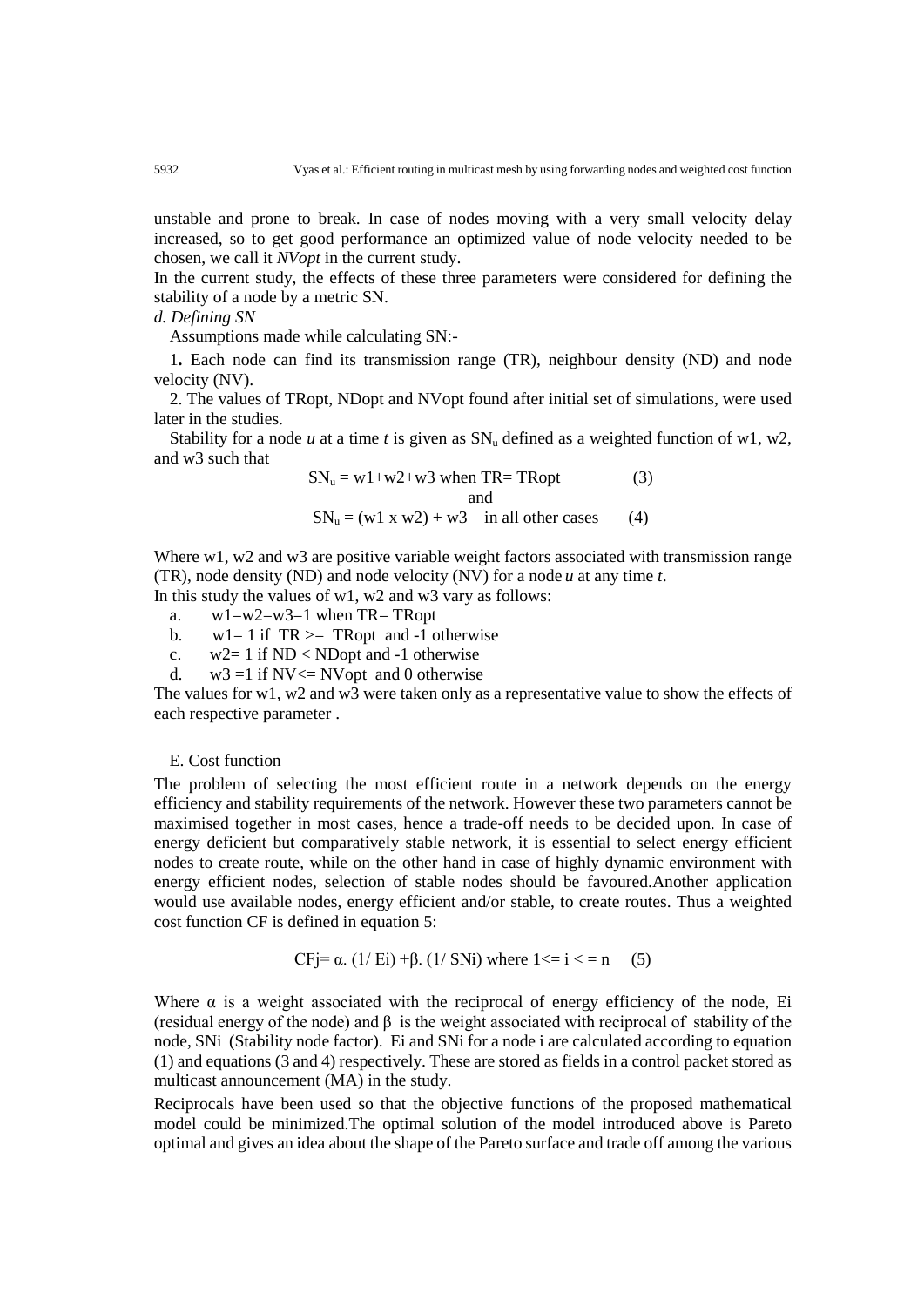objectives [11]. The user should choose appropriate values for the parameters  $\alpha$  and β. In applications where energy efficiency is important or only energy efficient nodes are available  $\alpha$  >>  $\beta$ , whereas for applications where maintaining links and reducing delay are important and energy efficient nodes are not available,  $\beta \gg \alpha$ .

# **3. Stable Links In Multicast Mesh for Energy efficient Routing using Stable Nodes (SLIMMER-SN)**



**Fig. 1.** Block diagram for functionality of SLIMMER-SN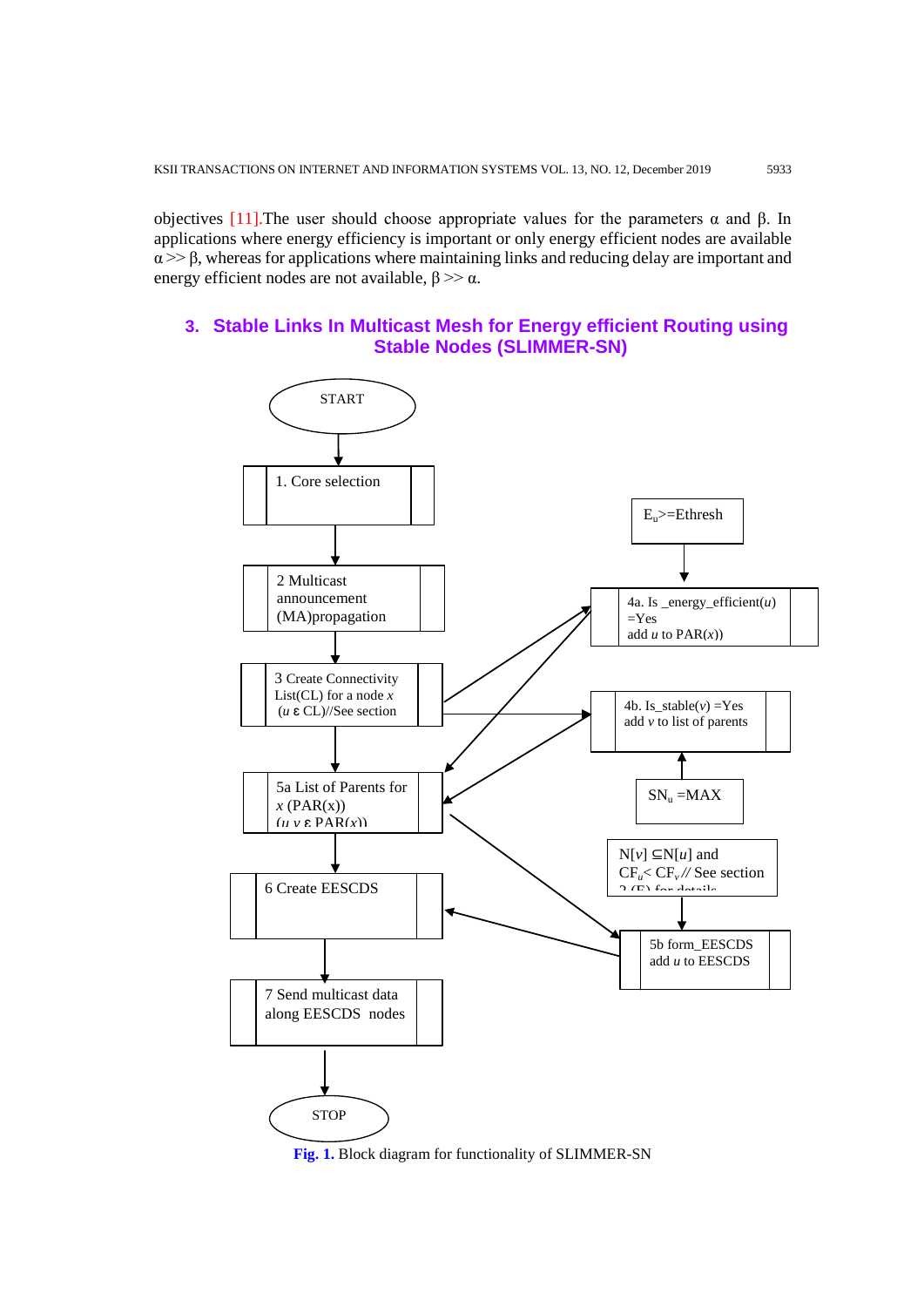The flowchart in **Fig. 1** gives the functionality of the proposed protocol The algorithm includes the following blocks or predefined processes: $(i)$ Is energy efficient $(u)$  $(ii)$ Is stable $(v)$  and  $(iii)$  form EESCDS

The first receiver becomes the core and every receiver connects to the elected core, by using its address or the core id, by shortest paths.In case of more than one receiver, the one with the lower id is chosen as a node. The need of unicast messages is completely eliminated as SLIMMER-SN uses a single multicast announcement (MA) message to create and maintain mesh, election of cores and selection of routes. In PUMA the node with minimum hop count to the core is selected as the parent, or the preferred neighbour to reach the core. However these links may die out when nodes constituting them die out, due to lack of energy causing frequent link breaks. Also in case of PUMA, once a multicast data reaches a mesh member, it is flooded along the whole mesh causing redundancy, congestion, energy loss and link breaks.

Thus SLIMMER-SN improves upon its predecessors in:

1. *Parent selection*: In case of availability of more than one node at shortest distance, the energy of a node and its stability together with hop count from the core, are used to select parents.

2. *Data transmission:* A data packet is not flooded in the mesh, but sent across a set of forwarding nodes, this avoids the overheads incurred during flooding. Further the forwarding nodes are selected on account of (1) energy efficiency and (2) node stability. This leads to stable and energy efficient route selection.

The activities of SLIMMER-SN can be summarised as: The core sends MA, to create mesh and as the MA propagates a connectivity list is created at each node which stores data from all recent MA it receives. Out of all entries in the list, a node selects nodes at the shortest distance which are energy efficient and/or stable, as its parents depending on network conditions. The data packets are not flooded across the mesh but the protocol selects a set of forwarding nodes, for controlled data transmission.

# **3.1 Network Model**

The network model can be given as an undirected graph  $G = (V, E)$  where V is the set of vertices and E is the set of bidirectional edges. Since SLIMMER-SN uses a structure based on a set of forwarding nodes, we define a few theoretical concepts before their usage further in the paper.

*Definition1. Given a graph G, Dominating Set (DS) is a subset*  $D \subseteq V$ *, such that for V, such that for every vertex v*  $\epsilon$  *V, either v*  $\epsilon$  *D, or v has a neighbour in D.* 

*Definition2. Connected Dominating Set (CDS): Given a graph G, a Connected Dominating Set (CDS) is a subset D*  $\subseteq$  *V which satisfies the following two conditions.* 

• *D is a DS*

• *For every two nodes u and v in D there exists a path between u and v such that all intermediate nodes belong to D*

Definition3. Graph G has a set of nodes V, such that  $V = FU P$ , and  $F = \{s\} U L U R$  where

- a) F is set of forwarding nodes, which receive and propagate packets
- b) P a set of passive nodes, which only receive packets do not propagate them further.
- c) L is a set of link nodes lying on the path between source and destination.
- d) *s* is the source and R is the set of receivers. F and P satisfy the following conditions:
- e) All nodes in F and P receive packets.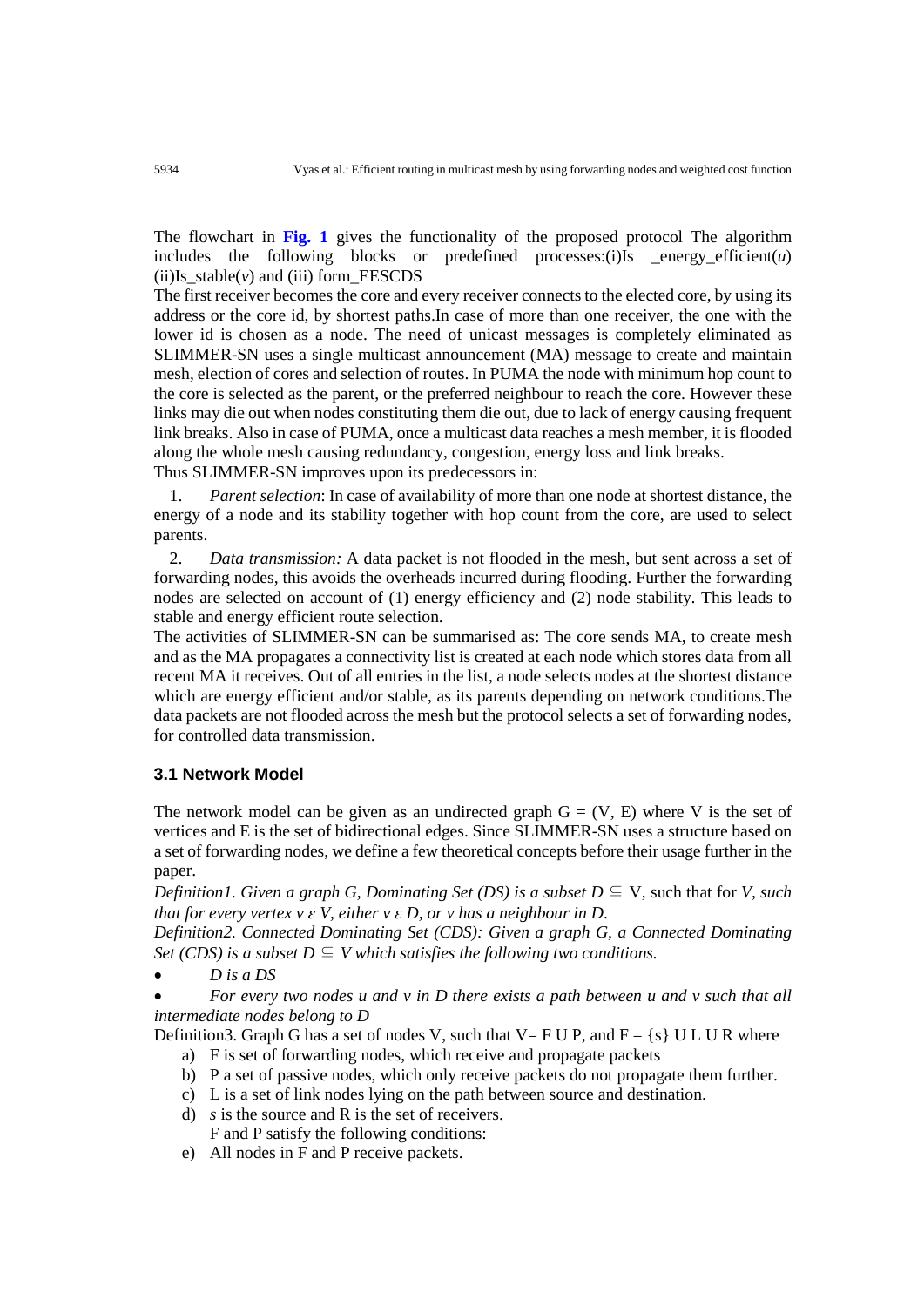- f) Nodes in F propagate packets.
- g)  $∀ u ∈ P$  has at least one forward node as its neighbour,
- h) Every forward node is connected to the source node via a path consisting of forward nodes only.

*Energy Efficient Stable CDS (EESCDS):* Given a graph G (V, E, and R) where f is a function which assigns weight to all the nodes f:  $V \rightarrow R+$ . In case of our study, the energy efficiency and stability of node are assigned weights. EESCDS ensures that a node with lower weight than neighbours must be a member of CDS, keeping the total cost factor minimized.

*Theorem 2*. For  $v \in V$ , N (v) denotes neighbour set, and N (v) = {u | (u, v)  $\in$  E} and a broadcasting ensures coverage, if every node receives the broadcast packets; that is,  $V - F \subseteq$ N (F), where N (F) = U  $_{V \& F}$  N (v), and v is a forwarding node and N (F) is a set of union of all neighbours of v.

#### *Lemma1: EESCDS ensures coverage*

Proof: The proof is presented as a contradiction so let us assume that the CDS created does not provide full coverage thus there are nodes which do not receive the packet as they have no neighbour in the forwarding set.; we call such nodes unvisited node or UV.

For any given network represented as a graph G (V, E) with *s* as the source node let FN be the set of forwarding nodes, which both receive as well as carry the packets. Also, let PN be the set of passive nodes, which only received the packets, but did not carry them to UV. Apparently  $PN \neq \emptyset$ , because if there were no passive nodes, then the graph would not be connected and UV nodes would be separated from source node. Thus UV = V – FN - PN and UV  $\neq \emptyset$  [as per assumption]. So as in Fig. 2, we have an unvisited node  $x$  which did not receive a packet, because the neighbouring node *w* with the lowest CF value, is a passive node. Also by definition since each passive node should have at least one forwarding node as a neighbour, so let there be a node *y* as a neighbouring forward node to *w*; *y*  $\epsilon$  N (*w*) and *y*  $\epsilon$  FN. According to our definition of EESCDS, a forwarding node should have the minimum CF in the neighbourhood so CF*y* should be less than CF*w*. However, as per our assumption w has the least CF in the neighbourhood; this contradicts our choice of *y* as a forwarding node for energy efficient stable CDS. Hence, our assumption is wrong and *w* should be a member of FN. Thus EESCDS implies, that there is no unvisited node *x* or  $U = V - F - N(F)$ , is empty. Explanatory diagram for the proof, is given in **Fig. 2**. Let f's represent forwarding nodes.



**Fig. 2.** EECDS ensures coverage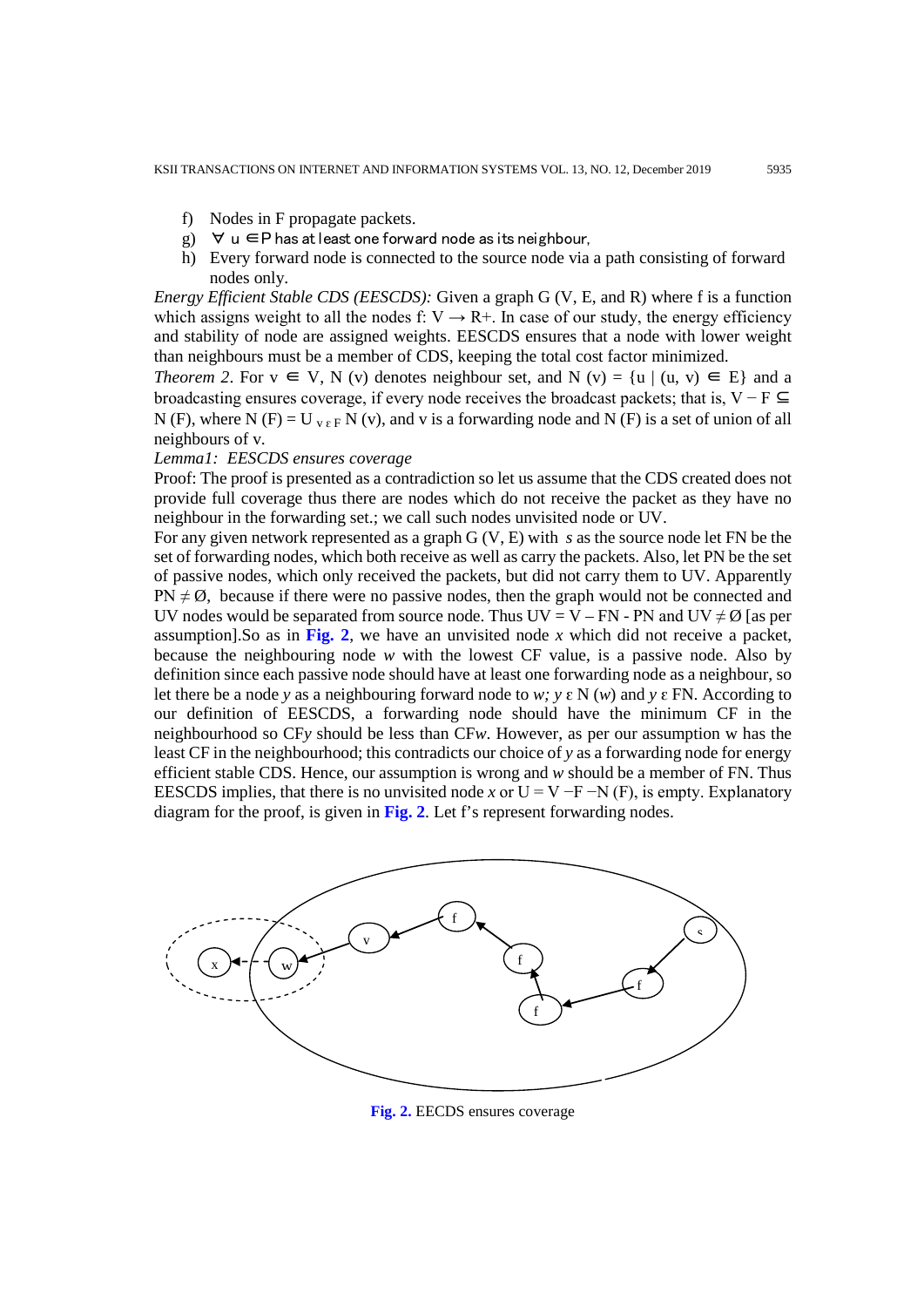## **3.2 Multicast Announcement**

SLIMMER-SN uses a multicast announcement (MA) for creating and maintaining mesh, selection of core and route. The structure of MA in SLIMMER-SN is given in **Fig. 3**.

| Mesh member          | <b>SN</b> | Energy |  |
|----------------------|-----------|--------|--|
| Core id              |           |        |  |
| Group id             |           |        |  |
| seq number           |           |        |  |
| parent               |           |        |  |
| Distance to the core |           |        |  |
|                      |           |        |  |

**Fig. 3.** Structure Multicast Announcement SLIMMER-SN

The fields specified by a MA are as follows:

- $\geq$  Core ID: core ID in the best multicast announcement<br>  $\geq$  Group ID: group ID in the best multicast announcement
- $\triangleright$  Group ID: group ID in the best multicast announcement<br> $\triangleright$  Sequence number: sequence number in the best multicas
- 
- $\geq$  Sequence number: sequence number in the best multicast announcement  $\geq$  Distance to core: One plus the distance to core in the best multicast announcement  $\triangleright$  Distance to core: One plus the distance to core in the best multicast announcement  $\triangleright$  Parent: The neighbour from which it received the best multicast announcement
- Parent: The neighbour from which it received the best multicast announcement<br>  $\triangleright$  Mesh member status: whether a particular node is a mesh member
- $\geq$  Mesh member status: whether a particular node is a mesh member<br> $\geq$  SN: SN value of the node
- $\triangleright$  SN: SN value of the node<br> $\triangleright$  Energy: remaining energy
- Energy: remaining energy value of node
- Mesh member status: A node sets its status to true if it is a mesh member when
- $\triangleright$  It is a receiver

 Non-receivers consider themselves mesh-members if they have at least one mesh child in their connectivity list. A neighbour in the connectivity list is a mesh child if :

(1) its mesh member flag is set, (2) the distance to core of the neighbour is larger than the node's own distance to core, and (3) the multicast announcement corresponding to this entry was received in within a time period equal to two multicast announcement intervals First two conditions ensure that if a node has a mesh child then it lies on a shortest path from a receiver to the core and should therefore be a mesh member. Condition 3 is used to ensure that

## a neighbour is still in the neighbourhood. *Multicast announcement (MA) propagation*

A node that considers itself to be the core of a group transmits multicast announcements periodically for that group. As the multicast announcement travels through the network, it establishes a connectivity list(CL) at every node which stores the data received from all the multicast announcements from its neighbours, with the time when it was received. Successive MAs from the same core have a higher sequence number; the node keeps only one most recent entry in its connectivity list from a particular neighbour. It then generates its own multicast announcement, based on the best entry in the connectivity list. Nodes which are neither energy efficient nor with maximum stability node index, SN will not be considered for parenthood After selecting the best multicast announcement, the node generates the fields of its own multicast announcement. In case of core the parent field is kept as invalid address and distance to core as zero. **Fig. 4** gives the propagation of MAs from neighbouring nodes to a node 5.

Say the connectivity list for node 5 has entries for its neighbours 4, 8 and 11 respectively given in **Table 1**. While all 4, 8 and 11are at the same distance from the core, 4 and 8 are energy efficient and node 11 has highest SN, value so all are prospective candidates for parents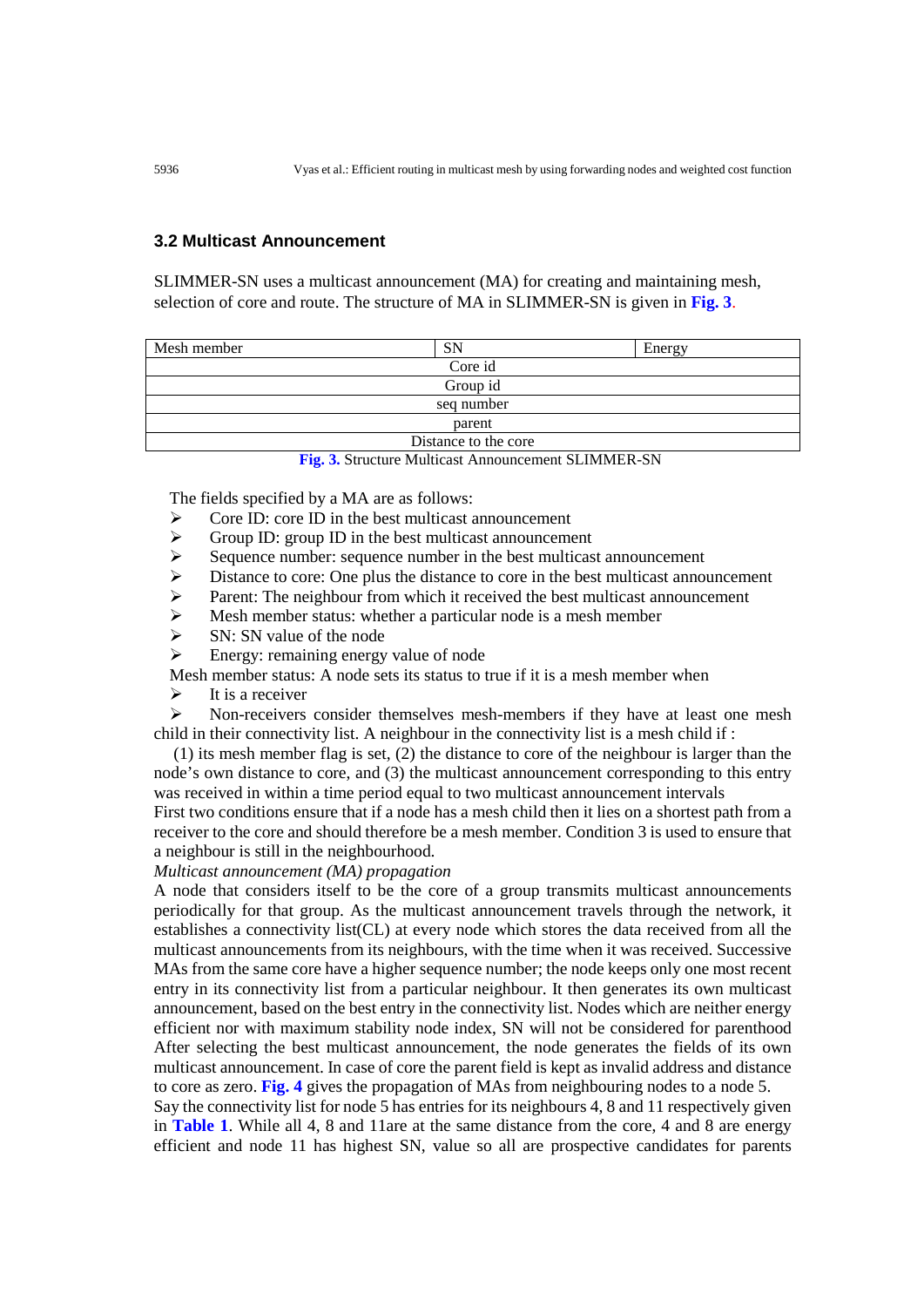depending on the prevailing network conditions.**Table 1** gives connectivity list for the node 5.



**Fig. 4.** Propagation of Multicast Announcement

**Table 1.** Connectivity list of node 5 (Core ID = 1, Group ID = 224.0.0.1, Seq. No. = 79)

| <b>Neighbor</b> | <b>Multicast announcement</b> |               |                      | Time      |       |
|-----------------|-------------------------------|---------------|----------------------|-----------|-------|
|                 | <b>Distance to core</b>       | <b>Parent</b> | <b>Energy status</b> | <b>SN</b> | (ms)  |
|                 |                               |               | 99%                  |           | 12552 |
|                 |                               |               | 88%                  |           | 12180 |
|                 |                               |               | 20%                  |           | 2182  |

After waiting for some time, to collect updated MAs from its neighbours node 5, makes its own MA. There can be more than 1 parent for a node and in that case MA shall propagate through all parents.

## **3.3 Mesh Establishment and Maintenance**

A mesh is established by all shortest path routes between a source and receiver pair. MA is used to create and maintain this mesh which excludes energy deficient and unstable nodes. After receiving of MA each node updates its connectivity list and selects the best entry or the parent(PAR)

## **3.4 Multicast data packets**

In most of multicast mesh protocols, when the data packet reaches a mesh member, it is flooded within the mesh, and nodes maintain a packet ID cache to drop duplicate data packets, while in SLIMMER-SN cost function is used to decide the forwarding set, which would propagate data rather than flooding it throughout all the routes in the mesh. This cost function tradeoff between parameters associated with energy efficiency and stability. So data transmission in SLIMMER-SN follows the following steps:

When  $x$  a non mesh member node receives multicast data packet, it unicasts the packet to a mesh member according to conditions given in 3.2.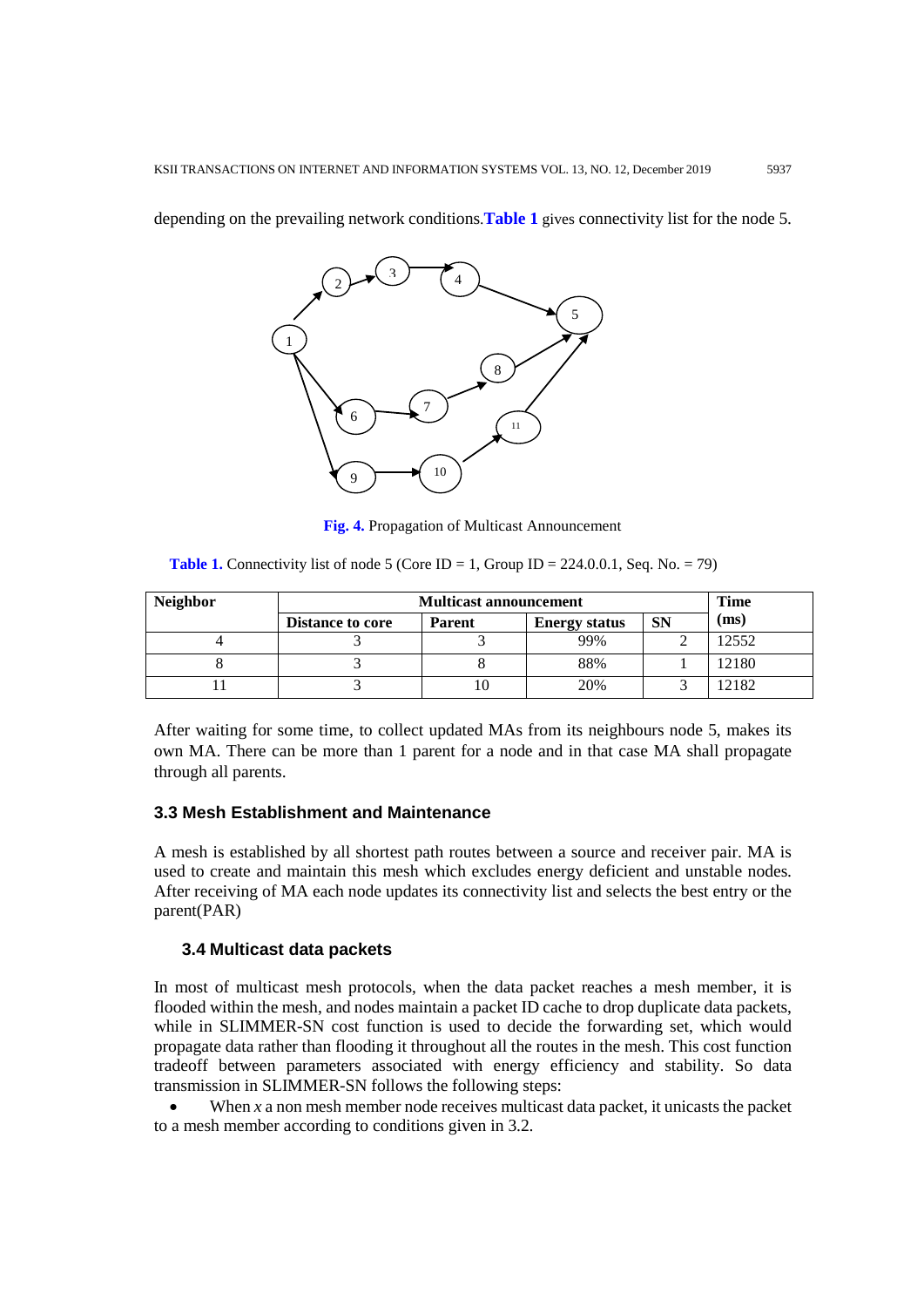When  $x$  is a mesh member, it determines its forwarding set  $F$  and transmits the data packet to members of F.

• A non member of forwarding set doesn't retransmit the packet further but receives it.

# **4. Experimental Results and Analysis**

To demonstrate the effectiveness of SLIMMER-SN, two sets of comprehensive simulations were performed on NS-2.35.

1. The first set of simulations was performed to (1) measure the effect of transmission range (ii) node density and (iii) node velocity on performance metrics and (2) find the values of TRopt, NDopt and NVopt.

2. The second set of simulations was performed to compare the performance of PUMA, SLIMMER and SLIMMER-SN under varying number of nodes.The results of first set of simulations have been used for the second set of simulations. Since performance improves with increased stability, the performance metrics PDR, Throughput, Delay and Average energy consumed were taken as a measure of stability for this study.PDR is the ratio of received packets to sent packets (including retransmitted packets). Throughput is the number of packets received per unit time. Delay gives the time latency between a packet sent to the packet received. Average energy consumed is a measure of energy consumed by each node. Assumptions:

In this study maximum transmission power used is  $(Pt) = 0.28183815W$ , that can cover a maximum fixed transmission range of 250 m.

• The study further assumes that the transmission range and the carrier sensing range are identical, a packet if sensed, can be received [23].

• Transmission ranges were set by taking different values of receiving threshold (Rx) by modifying ns/indep-utils/propagation/ threshold.cc provided with the ns source files.

All nodes are assumed to be energy efficient for Ethresh =  $30\%$  of initial energy [24] (for this study Ethresh=.3J).Initial energy in this study is 1 J.

## **4.1 Experiment 1 to demonstrate relation between TR, ND and NV**

Experiment 1 was carried out to find the effect of parameters: transmission range,node density and node velocity on performance of the network.Case1 discusses the effects of only TR on performance whereas, Case2 studies the dual effect of TR and Node density. For the experiment purposes the total number of nodes is taken as the node density, as the node density will vary directly with number of nodes Case3 is a study about the dual effects of TR and Node Velocity.Simulation scenario for the first set of experiments given in **Table 2**.

| <b>Parameter</b>   | Value                                             | units |
|--------------------|---------------------------------------------------|-------|
| <b>Total Nodes</b> | 100, 200, 300, 400, 500, 600, 700, 800, 900, 1000 | -     |
| Transmission range | 50, 75, 100, 125, 150, 225, 250                   | m     |
| Node velocity      | 5, 10, 15, 20, 25, 30                             | m/s   |
| Ethresh            | 0.3                                               | Joule |
| Simulation Area    | $1000 \times 1000$                                | $M^2$ |
| Simulation time    | 100                                               | sec   |

**Table 2.** Simulation scenario for first set of simulations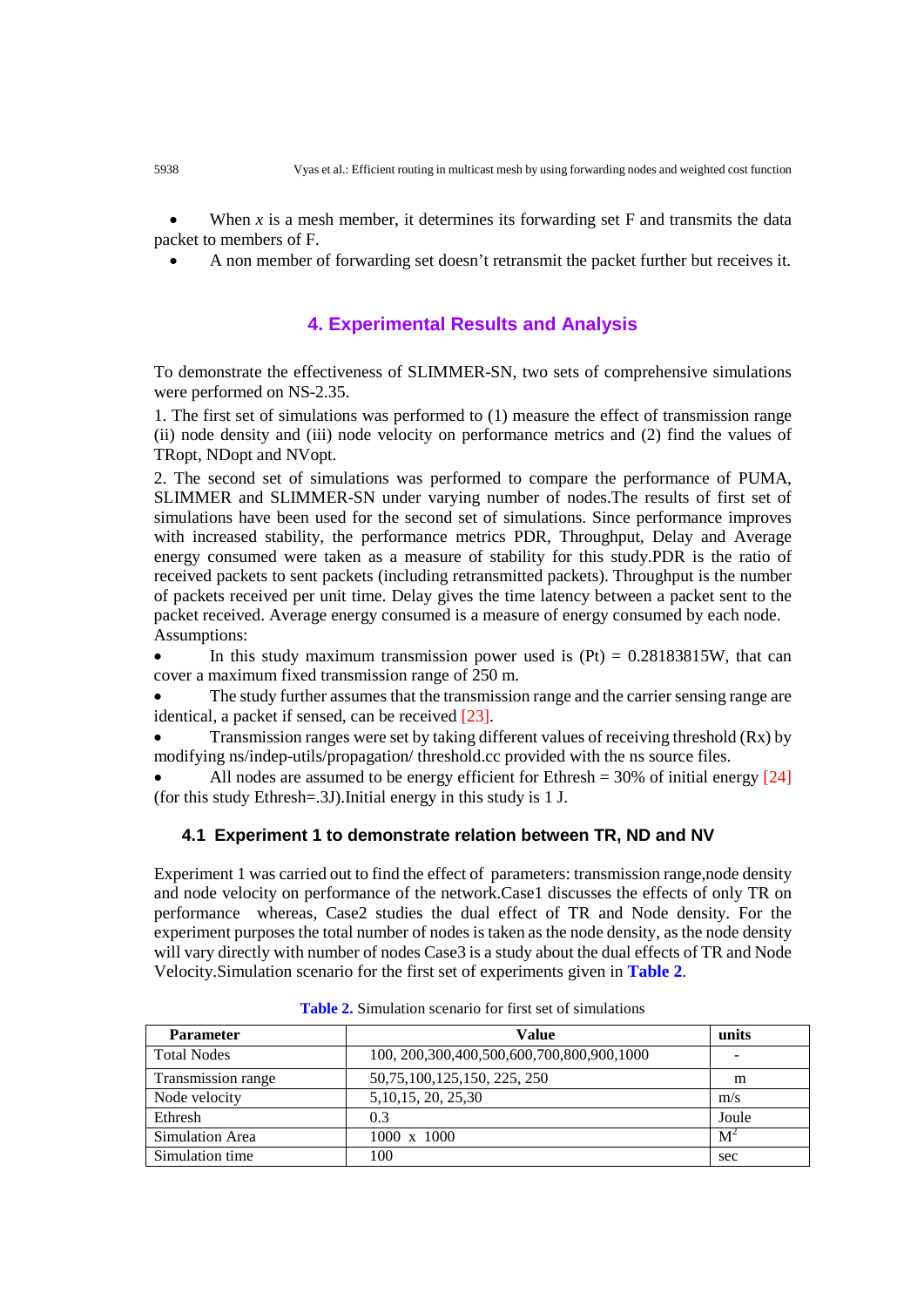*Case1*. Results for effect of transmission range on (a) PDR (b) Throughput and © Delay are given in **Figs. 5-7** respectively.



**Fig. 5.** Effect of Transmission range(TR) on packet delivery ratio(PDR)



**Fig. 7.** Effect of Transmission range (TR) on Delay

It could be seen that when the transmission range is very small (50 m) the nodes are practically isolated with small communication overlap between sender and receiver, as a result the delay is more and PDR and throughput less. When the range increases (75m) and the receiver and sender communicate directly, the values of all parameters improve up to a certain level.Large transmission range(>75m) causes more interference, more energy consumption which results in nodes dying out. Larger values of TR do not add to the performance as the nodes do not add to efficient routes but just add to congestion.An optimum level of transmission range which gives best performance in our case, we term it as **TRopt,** was found at 75m.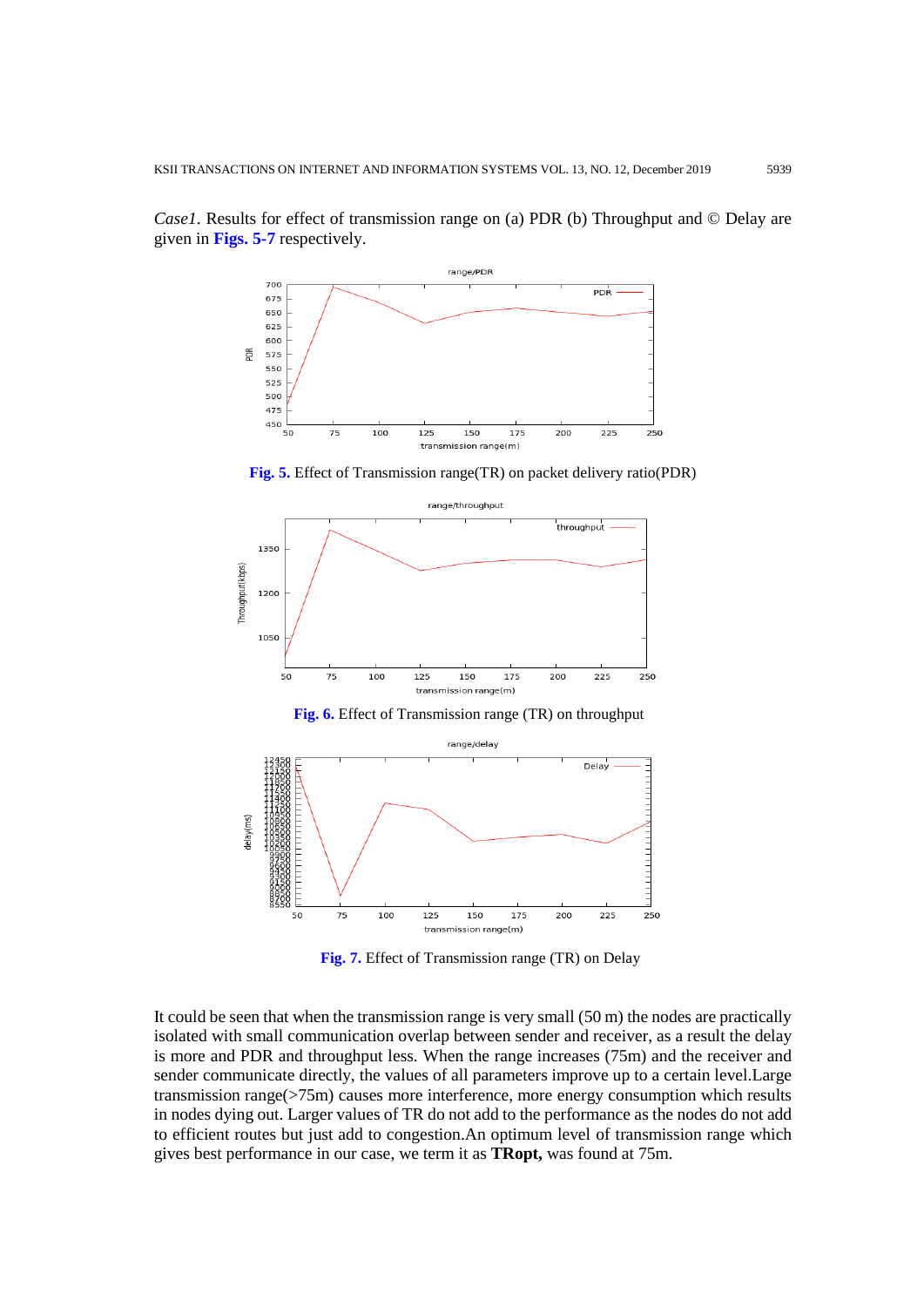*Case2*. Results and discussion for the dual effect of transmission range and Node density. The effects of node density (ranging from 100-1000 nodes) were observed for four different transmission ranges:

• When transmission range was very low (50m) for Rx= 7.69113e-08

• When transmission range was optimum or **TRopt** (75m) for Rx =3.417817e-08(as per previous result).

When transmission range was high  $(150m)$  for  $Rx = 2.81e-09$ .

When transmission range was highest (250m) for Rx=3.65262e-10 (for transmission power=.28w).The results are shown in **Figs. 8- 10**.











**Fig. 10.** Effect of TR and Node density on delay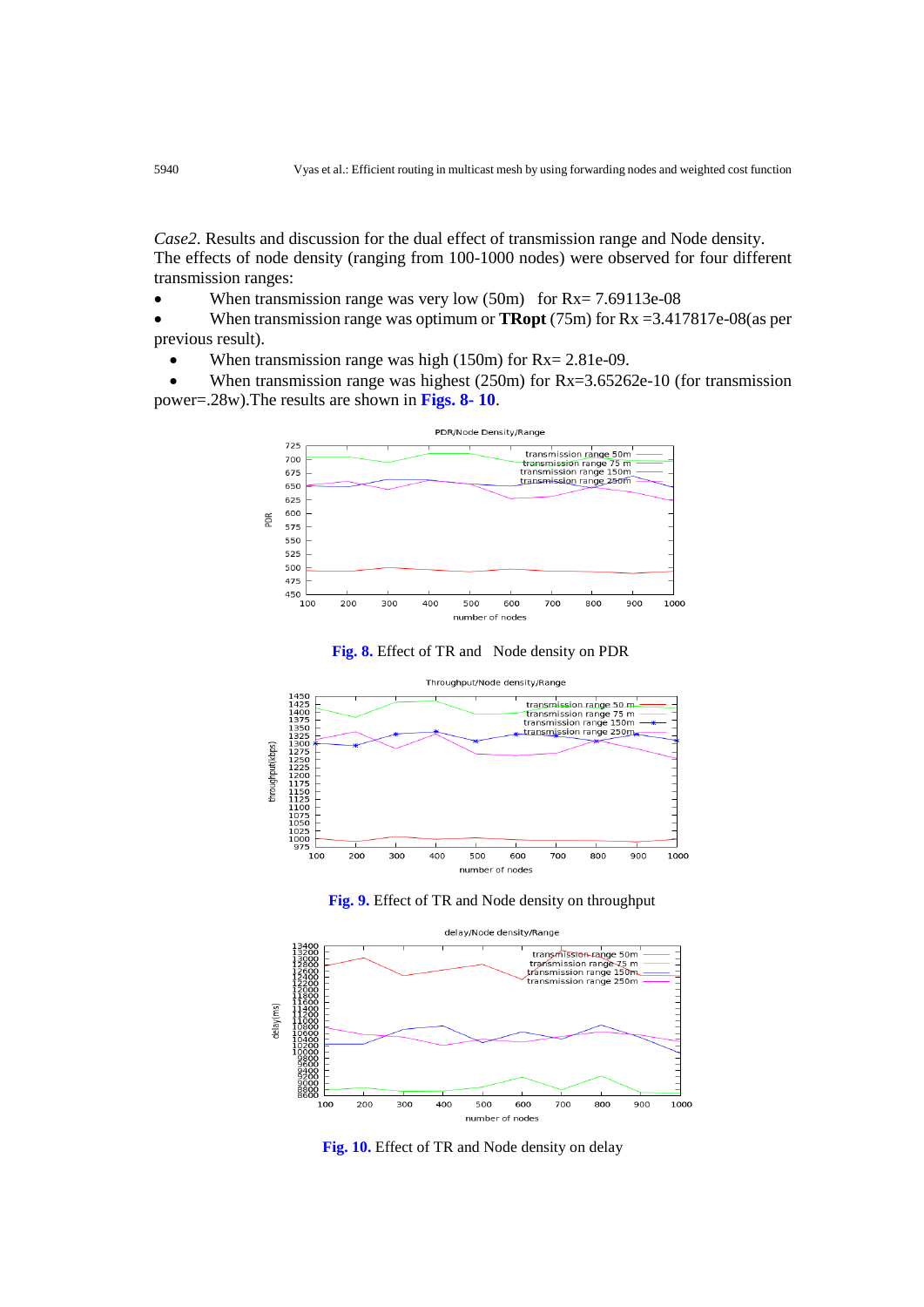For very low transmission range (50 m) the increase in the number of nodes, increases the throughput, as more relay nodes are available, however, it does not affect the PDR, the reason could be that receivers lie far on the periphery and all sent packets cannot be received. Also for low transmission range more hops are needed till destination, this increased hop count increase the delay.For an optimum range (75 m) PDR and throughput increase and delay decreases as more intermediate nodes are available and nodes can communicate more freely. However, after 400 nodes further increase in the number causes congestion and decrease in performance. With a further increase in transmission range (150 m) the PDR and throughput value maintain good values.When the transmission range is increased to the highest limit of the transmission power (250 m) PDR and throughput decrease as control packet traffic, interference and energy consumption increase. Also, as the number of nodes increase availability of more relay nodes, cause a decrease in delay, but a further increase of around 700 nodes cause link breaks, due to congestion, and delay increases.

*Case 3*. Results and discussion for the dual effect of transmission range and Node velocity are given in **Figs. 11-13** as in previous experiment.









**Fig. 12.** Effect of TR and Node velocity on throughput

**Fig. 13.** Effect of TR and Node velocity on delay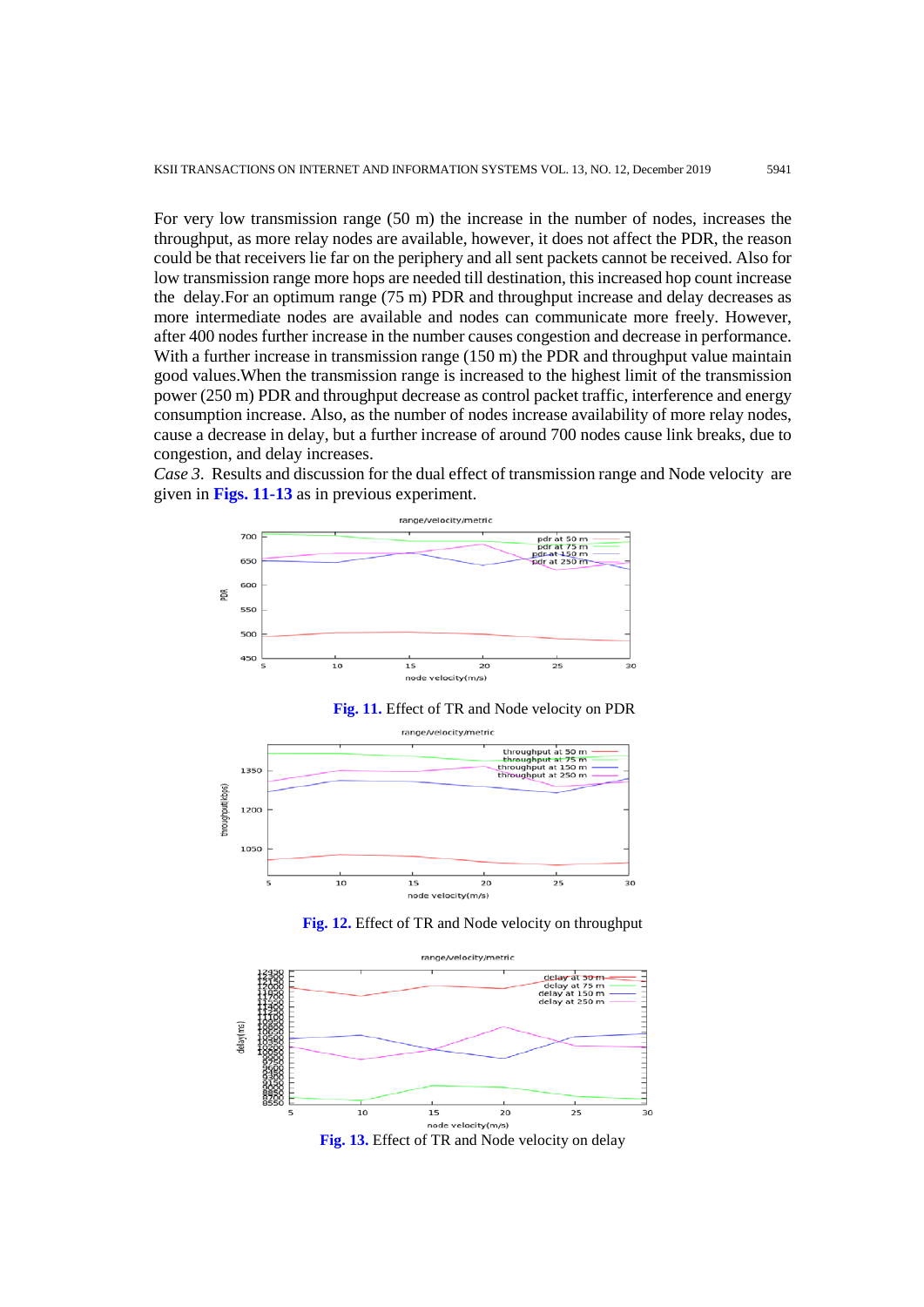For a very small transmission range (50 m) PDR and Throughput are stable, marginally dipping at high velocity. The reason could be that higher mobility, although increases chances of more nodes coming in contact, but the nodes do so with low communication interval.

At a long transmission range (150 m) PDR follows the irregular pattern while throughput follows the same pattern as in case of small transmission range, as availability of nodes varies. For ranges at the highest limit of transmission (250 m in this study) throughput and PDR increases with increase in node velocity( up to 20 m/s) as nodes travel faster to reach destination.The availability of faster moving relay nodes decreases the delay.A further increase in velocity results in link breaks as communication overlaps between nodes decreases.

At an optimized range (75 m): All performance parameters give good values and remain stable even with an increase in velocity. After around 10m/s the performance starts falling for this TR so we take **NVopt** as 10m/s for this transmission range in this study.

As can be observed the results justify the general observations.

The results after experiment 1 (i) measured the effect of all the selected parameters energy, transmission range, node density and node velocity of performance metrics effected by link stability and (ii) derived the optimal values of all the parameters .

# **4.2 Experiment 2 to compare the performance of PUMA, SLIMMER and SLIMMER-SN**

The performance of PUMA, SLIMMER and SLIMMER-SN was compared for packet delivery ratio.throughput, delay and average energy consumed.The comparison was done for two cases, case 1 for varying number of nodes and case 2 for varying simulation time. The simulation scenario for experiment 2 is given under **Table 3**.

Case 1. Results for PDR, throughput, delay and average energy consumed for increasing number of nodes are given in **Figs. 14-17**.

Assumptions

- 1. The set of simulations in experiment 2, use the results obtained in the first.<br>2. For SLIMMER and SLIMMER-SN Ethresh= 30% of initial energy [24].
- For SLIMMER and SLIMMER-SN Ethresh= 30% of initial energy [24].
- 3. TR= TRopt,  $NV = NV$ opt [as result of experiment 1].
- 4. For the present study  $\alpha = \beta = 0.5$  was taken (equal weight to energy efficiency and stability ).

| <b>Parameter</b>   | Value                                                | units |
|--------------------|------------------------------------------------------|-------|
| <b>Total Nodes</b> | 100, 200, 300, 400, 500, 600, 700, 800, 900, 1000    |       |
|                    | 100<br>2.                                            |       |
| Routing protocols  | PUMA, SLIMMER and SLIMMER-SN                         |       |
| Transmission range | 75(TRopt)                                            | m     |
| Node velocity      | 10(NVopt)                                            | m/s   |
| Initial energy     |                                                      | Joule |
| Ethresh            | 0.3                                                  | Joule |
| Simulation Area    | 1000 x 1000                                          | $m^2$ |
| Simulation time    | 1.100                                                | secs  |
|                    | 2. 100, 200, 300, 400, 500, 600, 700, 800, 900, 1000 |       |

| <b>Table 3.</b> simulation scenario for second set of simulations |  |
|-------------------------------------------------------------------|--|
|-------------------------------------------------------------------|--|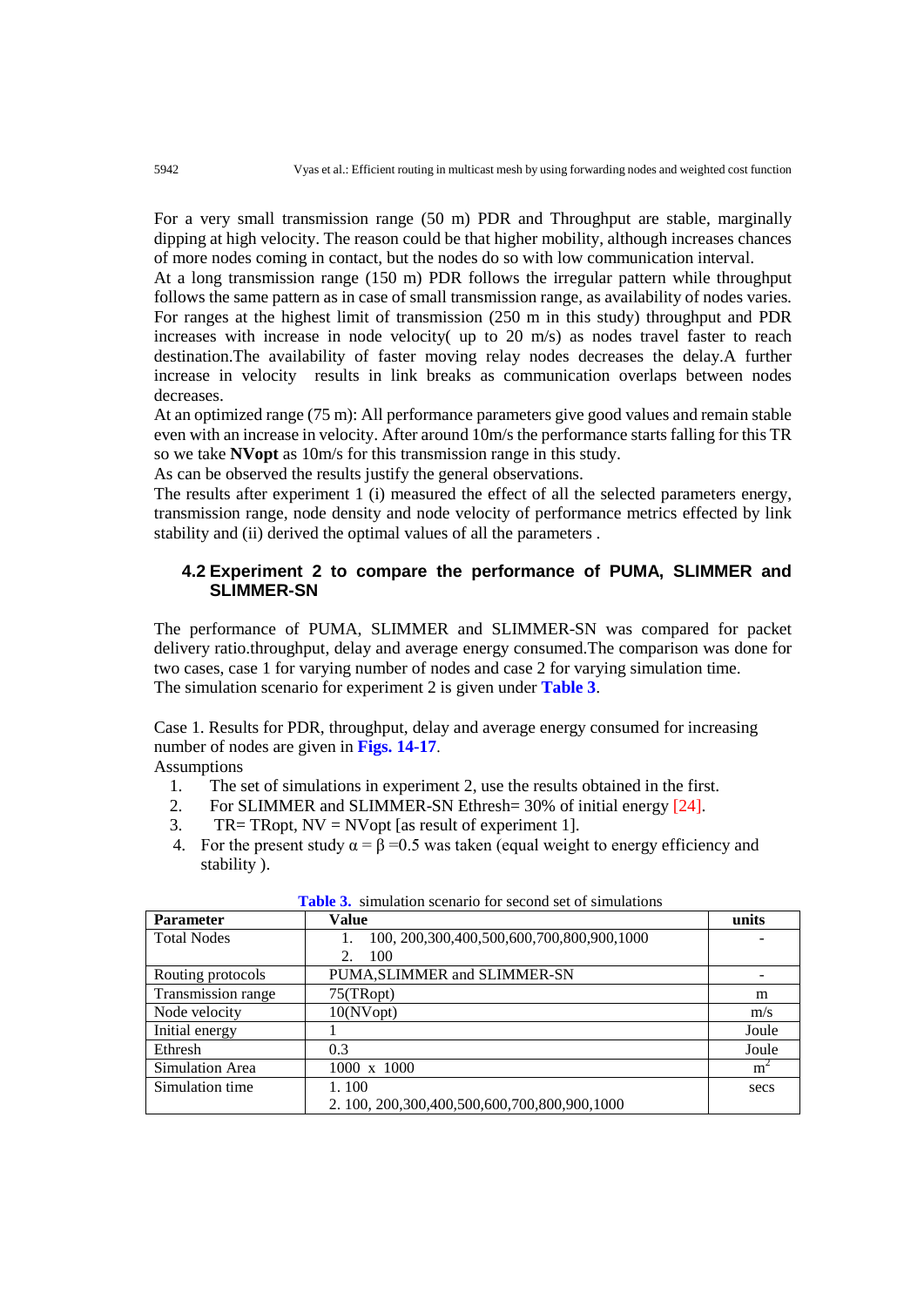.



**Fig. 14.** Comparative PDR for PUMA, SLIMMER and SLIMMER-SN with number of nodes



**Fig. 15.** Comparative throughput for PUMA, SLIMMER and SLIMMER-SN with number of nodes



**Fig. 16.** Comparative delay for PUMA, SLIMMER and SLIMMER-SN with number of nodes



**Fig. 17.** Comparative avg. energy for PUMA, SLIMMER and SLIMMER-SN with no. of nodes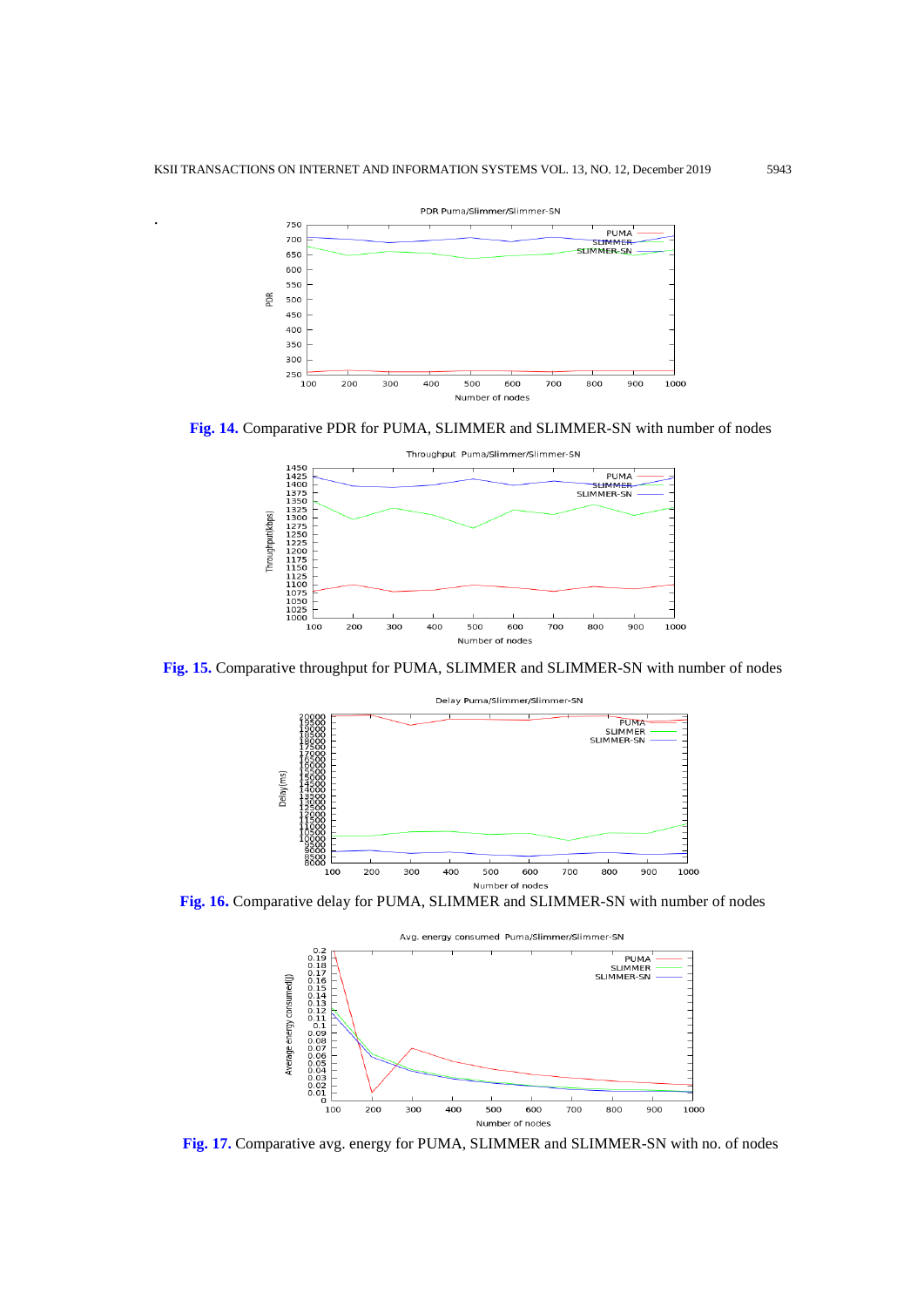SLIMMER and SLIMMER-SN both use energy efficient nodes so their average energy consumed is same but better than PUMA.With increase in the number of nodes, congestion increases, but for SLIMMER and SLIMMER-SN this also means more energy efficient nodes, thus the detrimental effect is taken care of.Delay increases in PUMA as links break and new links are established, in SLIMMER for a high number of nodes around 800, congestion overpowers the requirement of energy efficiency as new nodes do not add to stability but increase traffic. SLIMMER-SN outperforms both as it decides dynamically and uses energy efficient or stable nodes whichever are available.

Case 2 : Results for PDR, throughput, delay and average energy consumed with increasing simulation time are given in **Figs. 18-21**.



**Fig. 18.** Comparative PDR for PUMA, SLIMMER and SLIMMER-SN with simulation time



**Fig. 19.** Comparative throughput for PUMA, SLIMMER and SLIMMER-SN with simulation time



**Fig. 20.** Comparative delay for PUMA, SLIMMER and SLIMMER-SN with simulation time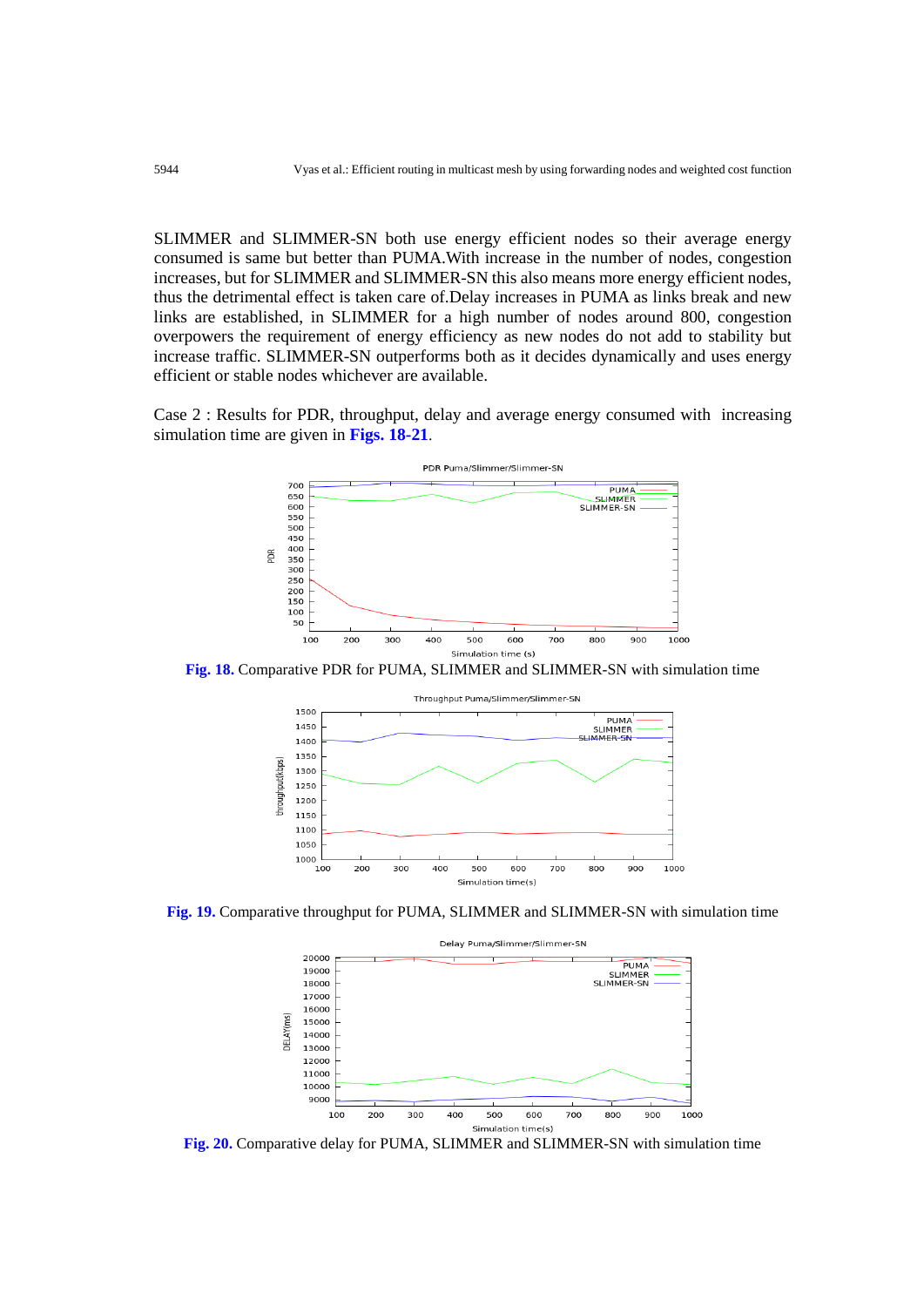

**Fig. 21.** Comparative avg. energy consumed for PUMA, SLIMMER,SLIMMER-SN with simulation time

For PUMA as nodes lose energy with time, availability of energy efficient nodes in PUMA decreases, so PDR decreases with more frequent link breaks. This causes irregularities in PDR for SLIMMER. However, energy efficient nodes in case of SLIMMER help the network in stabilising after retransmissions. In case of SLIMMER-SN, when/if energy efficient nodes are not available, the stable nodes are chosen to form links, and vice- versa; thus PDR and throughput in this case show considerable improvement over the other two protocols. In case of throughput for PUMA, the effect is not that pronounced as retransmission of packets do not affect the throughput. SLIMMER and SLIMMER-SN follows the same pattern as that for throughput. Delay and average energy show similar behaviour with varying time. **Table 4** given below gives consolidated results for both the cases.

| <b>Turic To Consonance outcomes</b> |             |                |                   |
|-------------------------------------|-------------|----------------|-------------------|
|                                     | <b>PUMA</b> | <b>SLIMMER</b> | <b>SLIMMER-SN</b> |
| <b>PDR</b>                          | Lowest      | Good           | <b>Best</b>       |
| <b>Throughput</b>                   | Lowest      | Good           | <b>Best</b>       |
| <b>Delay</b>                        | Highest     | Low            | Lowest            |
| Avg. Energy consumed                | High        | Low            | Low               |

**Table 4.** Consolidated outcomes

# **5. Conclusion & future work**

MANETs face two important constraints of limited battery and frequent link breaks, both of which are taken care of in the proposed protocol. The proposed protocol SLIMMER-SN gives much better performance than both PUMA and SLIMMER, as nodes making mesh are energy efficient with maximum node stability. However the values of optimum transmission range, node density, node velocity, alpha and beta have been taken as per the results of our experiments and so these values may differ according to different network applications. The future work includes studying the effect of the speed at which the node drains the battery, on route stability and energy efficiency computation.Further, only some of the performance parameters have been compared in the current study, however there are various other parameters like packet size, jitter etc which also play very important role in determining efficiency of a protocol. Authors plan to compare and analyze some of the other performance parameters as a part of future work.An interesting area of research to analyze the failure situation of the protocol and applying the research to other areas.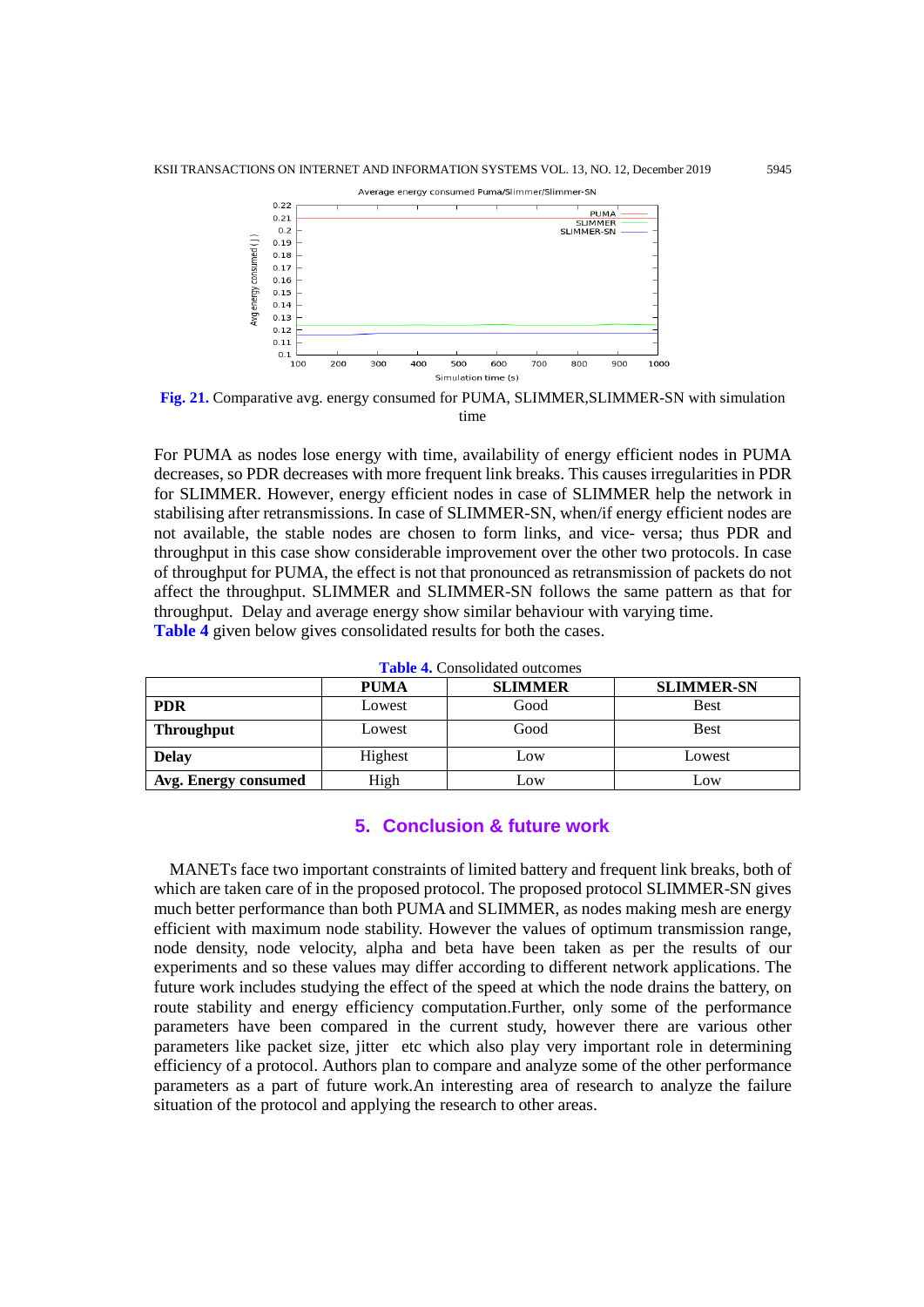## **References**

- [1] J. Loo, J.L. Mauri and J.H. Ortiz, *Mobile ad hoc networks: current status and future trends*, CRC Press, Boca Raton, 2016[. Article \(CrossRef Link\).](https://doi.org/10.1201/b11447)
- [2] L.Junhai,Y. Danxia, X. Liu and F. Mingyu, "A survey of multicast routing protocols for mobile ad-hoc network," *IEEE Commun. Surv. Tut*, vol. 11(1), pp. 78-91, 2009. [Article \(CrossRef Link\).](https://doi.org/10.1109/surv.2009.090107)
- [3] C.Rajan and N.Shanthi, "Genetic based optimization for multicast routing algorithm for MANET," *Sadhana*, vol. 40 (8), pp.2341-2352, 2015. [Article \(CrossRef Link\).](https://doi.org/10.1007/s12046-015-0437-8)
- [4] R.C. Biradar,S.S Manvi and M. Reddy, "Mesh based multicast routing in MANET: stable link based approach," *Int. J. Comput. Electr. Eng*, vol. 2, pp.371-380, 2010. [Article \(CrossRef Link\).](https://doi.org/10.7763/ijcee.2010.v2.164)
- [5] A.Al-Hemyari,M. Ismail,R. Hassan and S. Saeed, "Improving link stability of multicast routing protocol in manets," *J. Theor. Appl. Inf. Technol*,vol. 55(1), 2013.
- [6] M. Gerharz, C. De Waal, M. Frank and P. Martini, "Link stability in mobile wireless ad hoc networks," in *Proc. of Local LCN 27th Annual IEEE Conference*, pp. 30-39, 2002. [Article \(CrossRef Link\).](https://doi.org/10.1109/lcn.2002.1181761)
- [7] P.I. Basarkod and S.S. Manvi, "On-demand QoS and Stability Based Multicast Routing in Mobile Ad Hoc Networks," *J. Telecommun. Inform. Techno*, vol. 3(98), 2014.
- [8] M. Ali , F. Semchedine and A. Boukerram, "A link-state QoS routing protocol based on link stability for Mobile Ad hoc Network," *J. Netw. Comput. Appl*. vol. 39, pp.117-125, 2014. [Article \(CrossRef Link\).](https://doi.org/10.1016/j.jnca.2013.05.014)
- [9] H. Noureddine, Q. Ni, G. Min and H.Al-Raweshidy, "A new link lifetime estimation method for greedy and contention-based routing in mobile ad hoc networks," *Telecomm. Systems*, vol. 55(3), pp. 421-433, 2014. [Article \(CrossRef Link\).](https://doi.org/10.1007/s11235-013-9796-9)
- [10] N. Papanna, A.R.M. Reddy and M. Seetha, "EELAM: Energy Efficient Lifetime Aware Multicast Route Selection for Mobile Ad Hoc Networks," *Appl. Comput. and Inform*, vol. 15(2), pp. 120-128, 2019[. Article \(CrossRef Link\).](https://doi.org/10.1016/j.aci.2017.12.003)
- [11] F. De Rango, F. Guerriero and P.Fazio, "Link-stability and energy aware routing protocol in distributed wireless networks," *IEEE Trans. on Parallel and Distributed Processing*, vol. 23 (4), pp.713-726, 2012. [Article \(CrossRef Link\).](https://doi.org/10.1109/tpds.2010.160)
- [12] V.K. Sharma and M. Kumar, "Adaptive Energy Efficient Load Distribution Using Fuzzy Approach," *Ad Hoc Sens. Wirel. Ne*., vol. 39, 2017.
- [13] S. Xiang and J. Yang, "Performance reliability evaluation for mobile ad hoc networks," *Reliab. Eng. Sys. Safe.* vol. 169, pp. 32-39, 2018. [Article \(CrossRef Link\).](https://doi.org/10.1016/j.ress.2017.08.001)
- [14] R. Vaishampayan and J.J., "Efficient and robust multicast routing in mobile ad hoc networks," in *Proc. of the 1st IEEE international conference on mobile ad-hoc and sensor systems (MASS)*, 2004. [Article \(CrossRef Link\).](https://doi.org/10.1109/mahss.2004.1392169)
- [15] K. Vyas, A. Khunteta and A. Chaturvedi, "SLIMMER: Stable Links in Multicast Mesh for Energy Efficient Routing," in *Proc. of IEEE Int. Conf. on Recent Advances and Innovations in Eng.(ICRAIE),* pp. 1-5, 2016. [Article \(CrossRef Link\).](https://doi.org/10.1109/icraie.2016.7939495)
- [16] E. Astier , A. Hafid and S. Aljahdali, "An efficient mesh based multicast routing protocol in mobile ad hoc networks," *Wireless Comm. and Mobile Comput*., vol. 12(9),pp. 822-836, 2012. [Article \(CrossRef Link\).](https://doi.org/10.1002/wcm.1016)
- [17] R. Menchaca-Mendez, R. Vaishampayan, J.J. Garcia-Luna-Aceves and K. Obraczka, "DPUMA: a highly efficient multicast routing protocol for mobile ad hoc networks," in *Proc. of Int. Conf. on Ad-Hoc Networks and Wireless Springer, Berlin, Heidelberg*, pp. 178-191, 2005. [Article \(CrossRef Link\).](https://doi.org/10.1007/11561354_16)
- [18] J. Wu, and F. Dai, "A generic broadcast protocol in ad hoc networks based on self-pruning," in *Proc. of IEEE Int. Symp. on Parallel and Distributed Processing*, vol. 8, 2003.
- [19] F. Vazquez-Araujo, A. Dapena , M.J. Souto-Salorio and P.M. Castro, "Calculation of the Connected Dominating Set Considering Vertex Importance Metrics," *Entropy*, vol. 20(2), pp. 87, 2018. [Article \(CrossRef Link\).](https://doi.org/10.3390/e20020087)
- [20] H. Zhang and Z.P. Jiang, "Mobility Sensitive Broadcast Algorithms in Highly Mobile Ad Hoc Networks," *Ad Hoc Sens. Wirel. Ne*.,vol. 3, pp. 171-196, 2007. [Article \(CrossRef Link\).](https://web.a.ebscohost.com/abstract?direct=true&profile=ehost&scope=site&authtype=crawler&jrnl=15519899&AN=26187431&h=rq3n%2fFBvtDkQH3bHiQIjRzXexVEhE9%2fOp1%2bfJAcPpk7t9aOXFR2Hi4OaR5HKj1vZ%2b4HT8FTAF7O2PSrBwLrJjA%3d%3d&crl=c&resultNs=AdminWebAuth&resultLocal=ErrCrlNotAuth&crlhashurl=login.aspx%3fdirect%3dtrue%26profile%3dehost%26scope%3dsite%26authtype%3dcrawler%26jrnl%3d15519899%26AN%3d26187431)